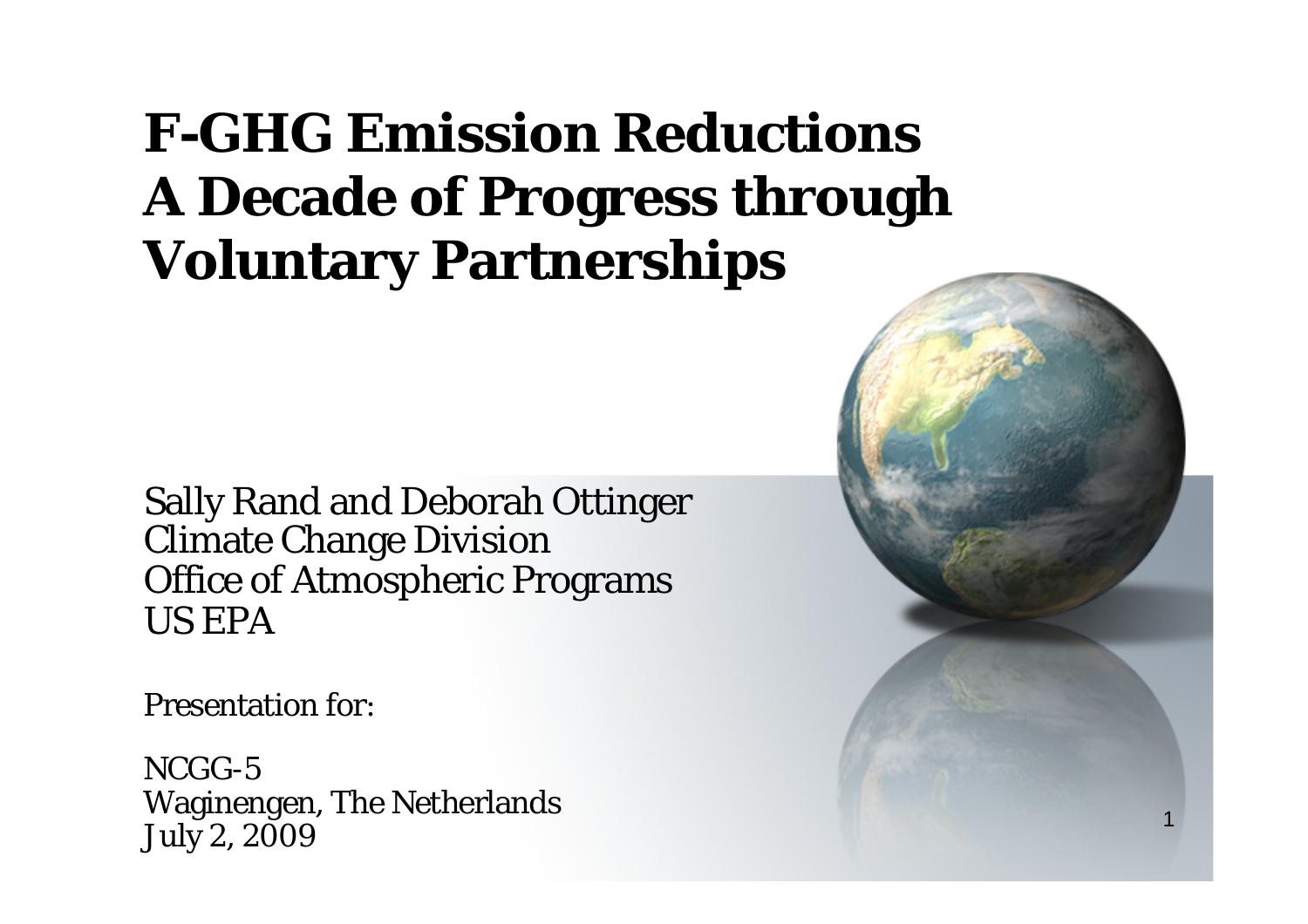## **Overview**



- Background on EPA Voluntary Partnerships How and why they work
- Benchmark Sector Progress Opportunities for further reductions and trends
- Current US Policy Developments Affecting the Future
	- EPA GHG Mandatory Reporting Rule
	- EPA Endangerment Finding
	- Congressional Activity HR2454
- •**Conclusions**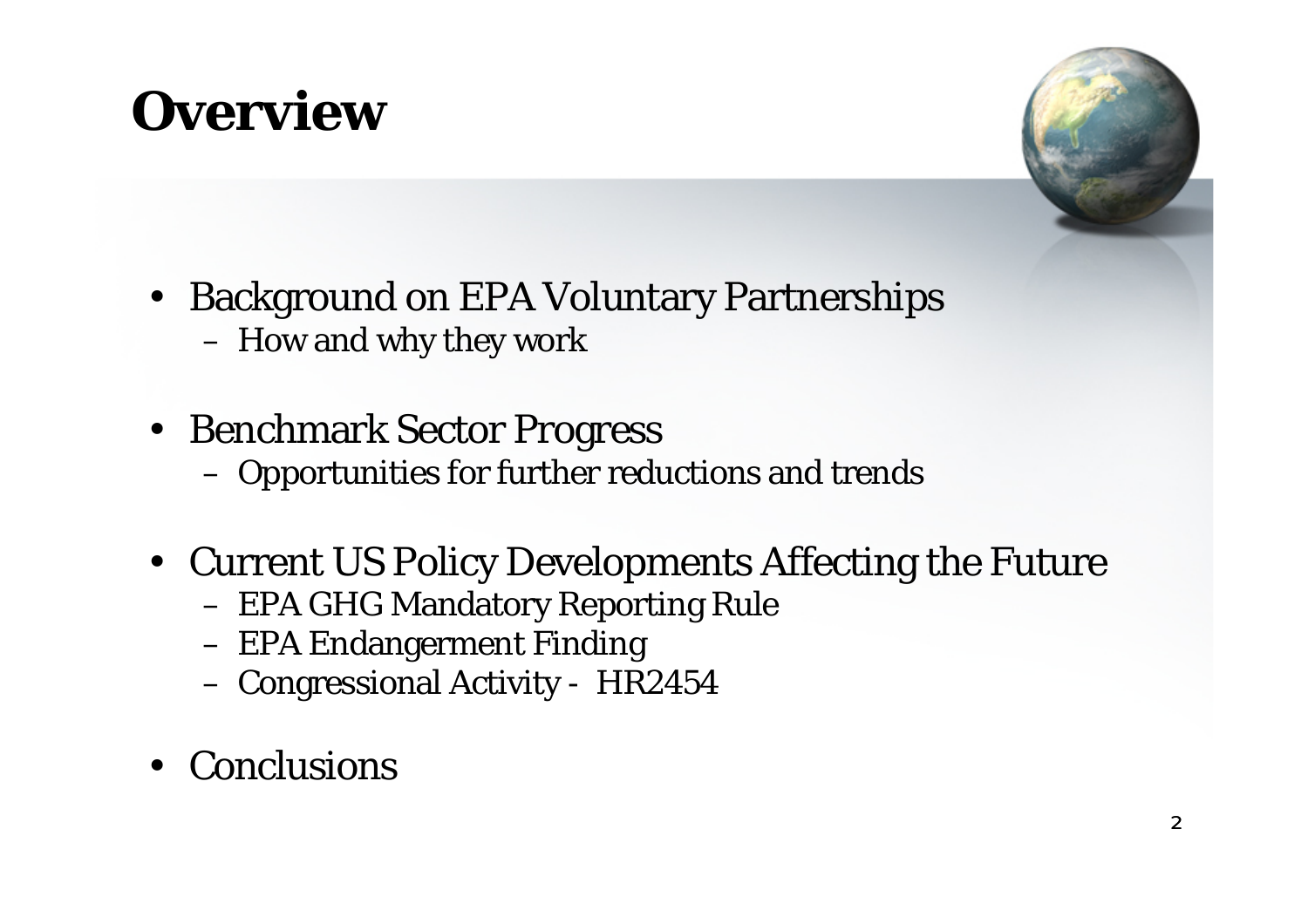### EPA Voluntary Emission Reduction Partnerships for PFCs,  $SF_{6}$  and HFC-23

- ٠ Formed between 1995-1999 between EPA and industry
- × Collaborative, voluntary agreements between EPA and companies
- ٠ Designed to cost-effectively reduce emissions
- ٠ Partners are encouraged to implement practices that are economically and technically feasible
- ٠ Each partnership has resulted in:
	- Well defined inventory methods
	- $\blacksquare$ Advancing emission reduction knowledge and methods
	- Overall cost savings improved efficiency and sector-wide collaboration
	- Motivation for —and achievement of—climate protection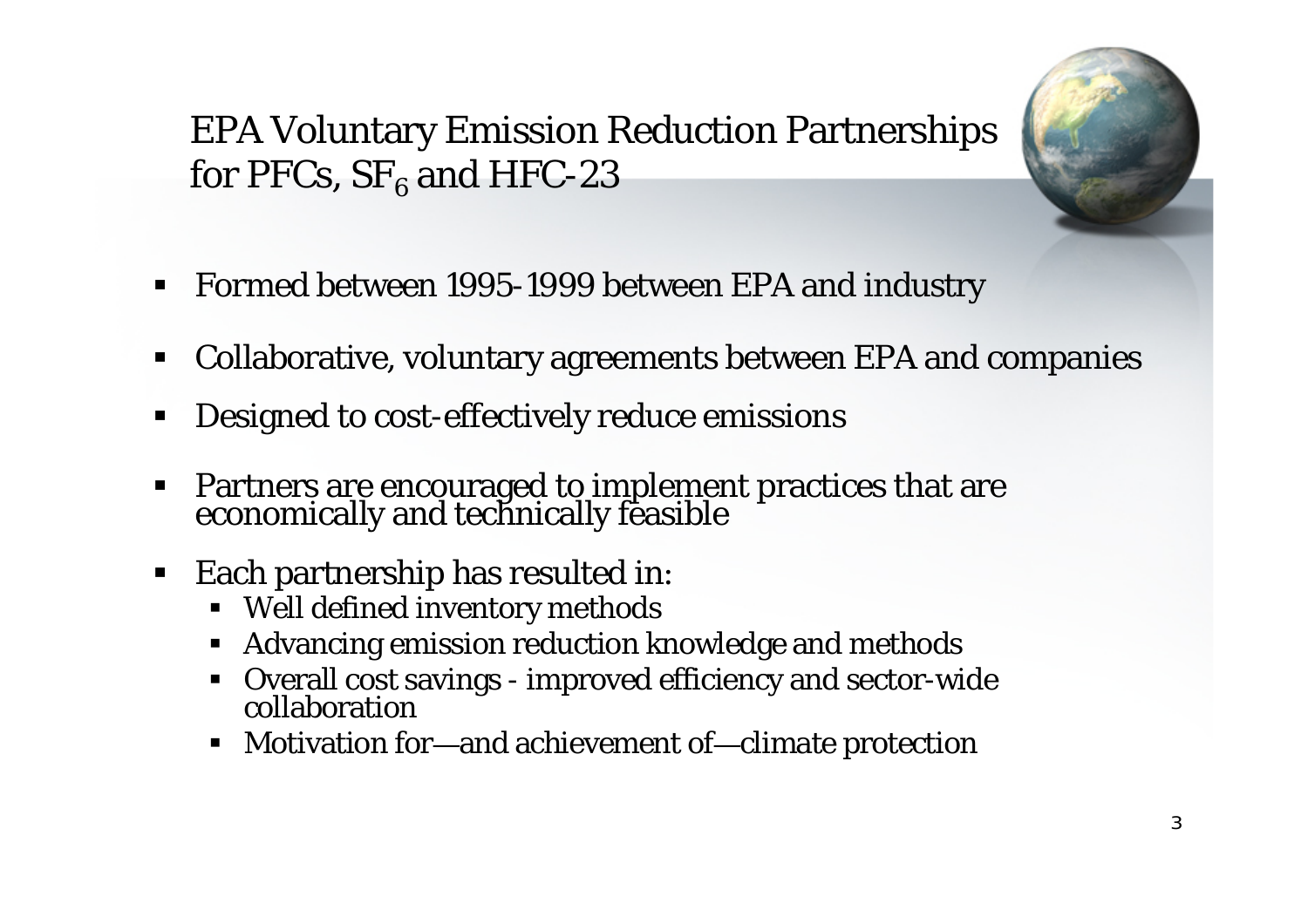### **Sector-specifc Partnerships**

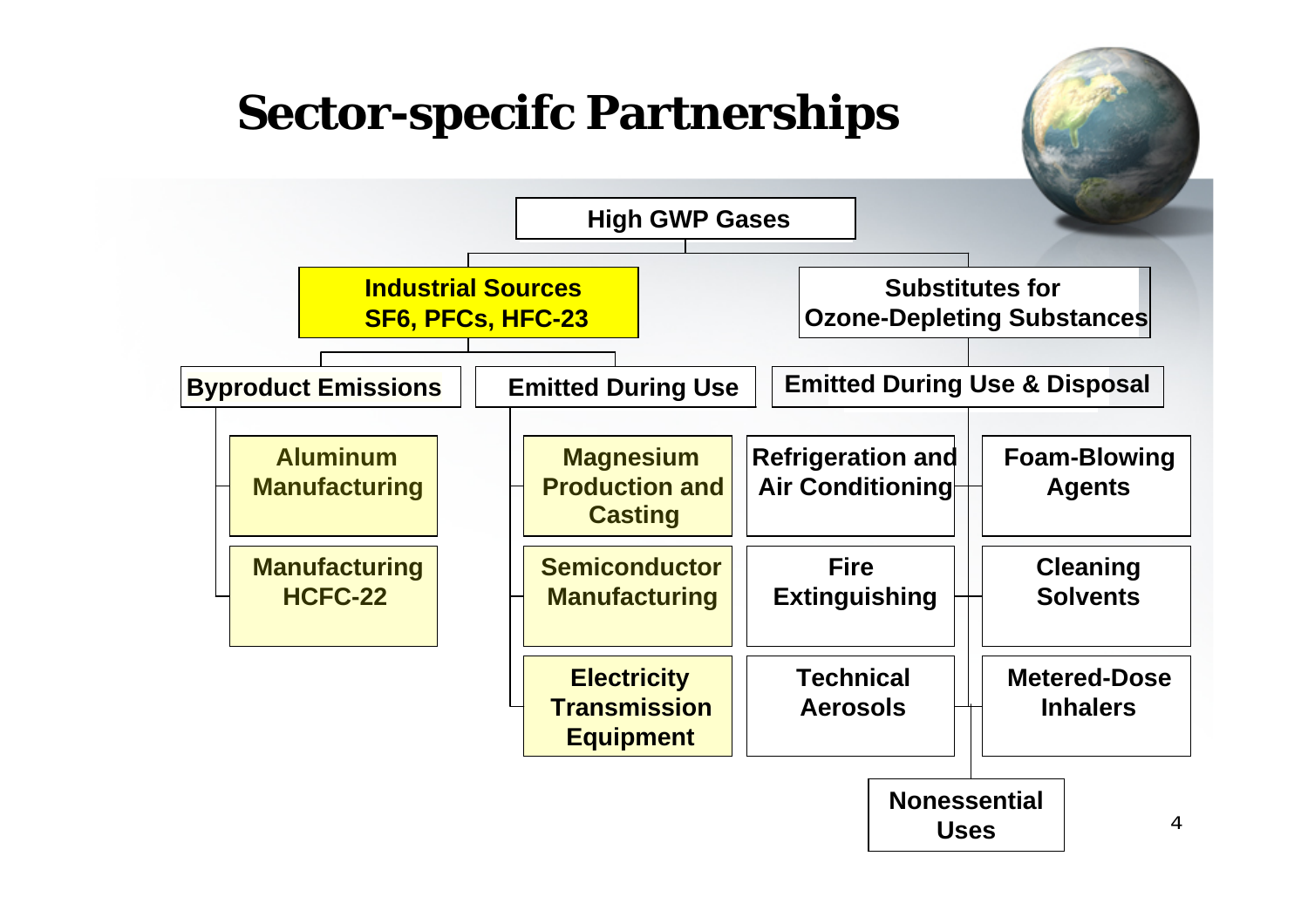# **F-GHG Partnership Goals**

- Accelerate cost-effective, technically feasible emission reductions
	- Profile emissions: why, how much, where, when
	- Information sharing: technical conferences, articles, government forums
	- Get results: emission reduction goals, global catalyst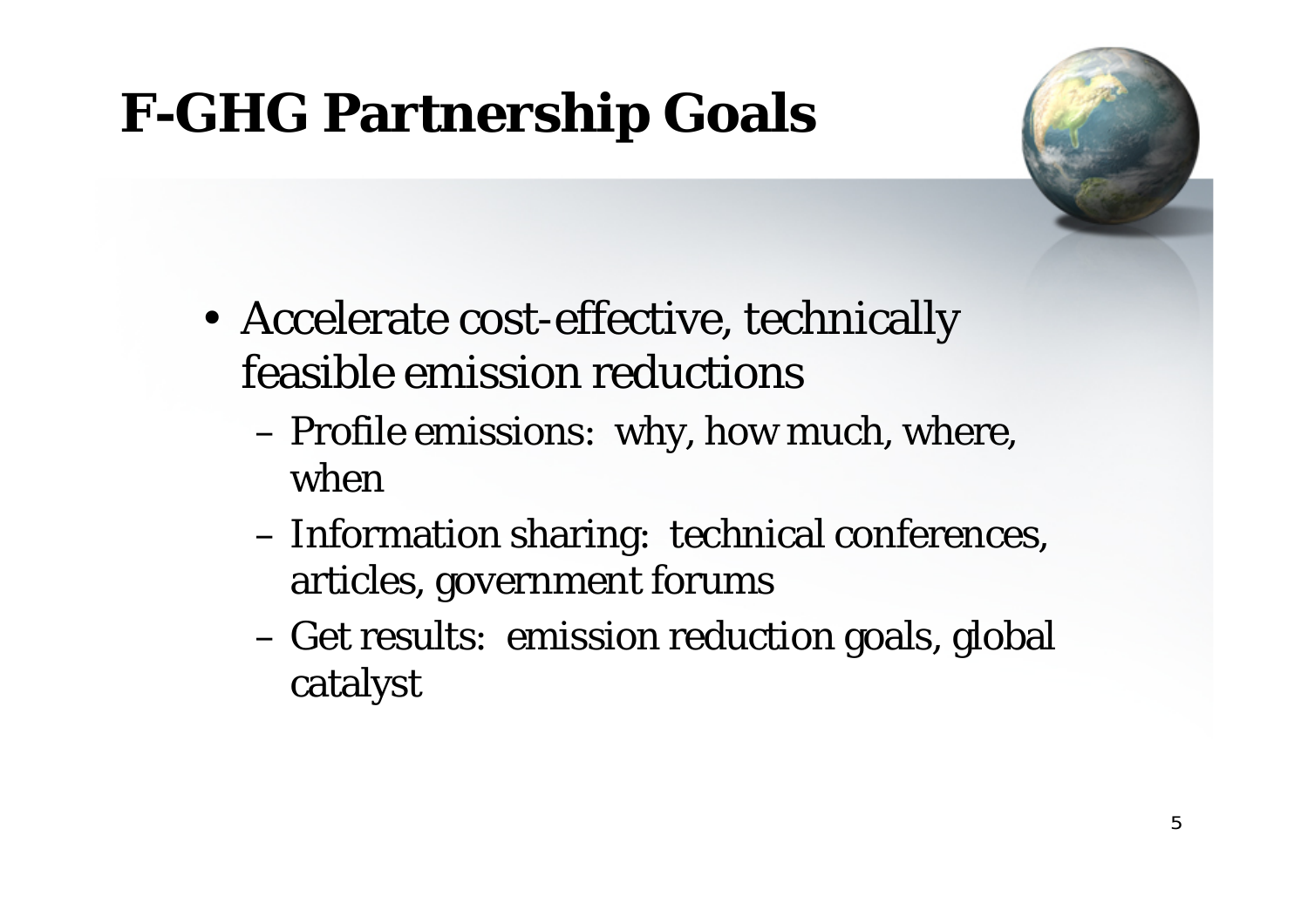## **High GWP Partnership Roadmap**



#### **Study Sector**

- Determine sources, estimate emissions
- Identify key companies, stakeholders, associations

### **Industry Outreach**

• Climate change and cooperative opportunities

### **Craft Agreement**

• Collaborative and iterative process

#### – **Establish Climate Protection Goal**

- Company-specific and/or Partnership
- **Identify and Implement Appropriate Technologies**
	- Pollution Prevention approach
- **Recognize and Celebrate Success**
	- Awards, publications, information sharing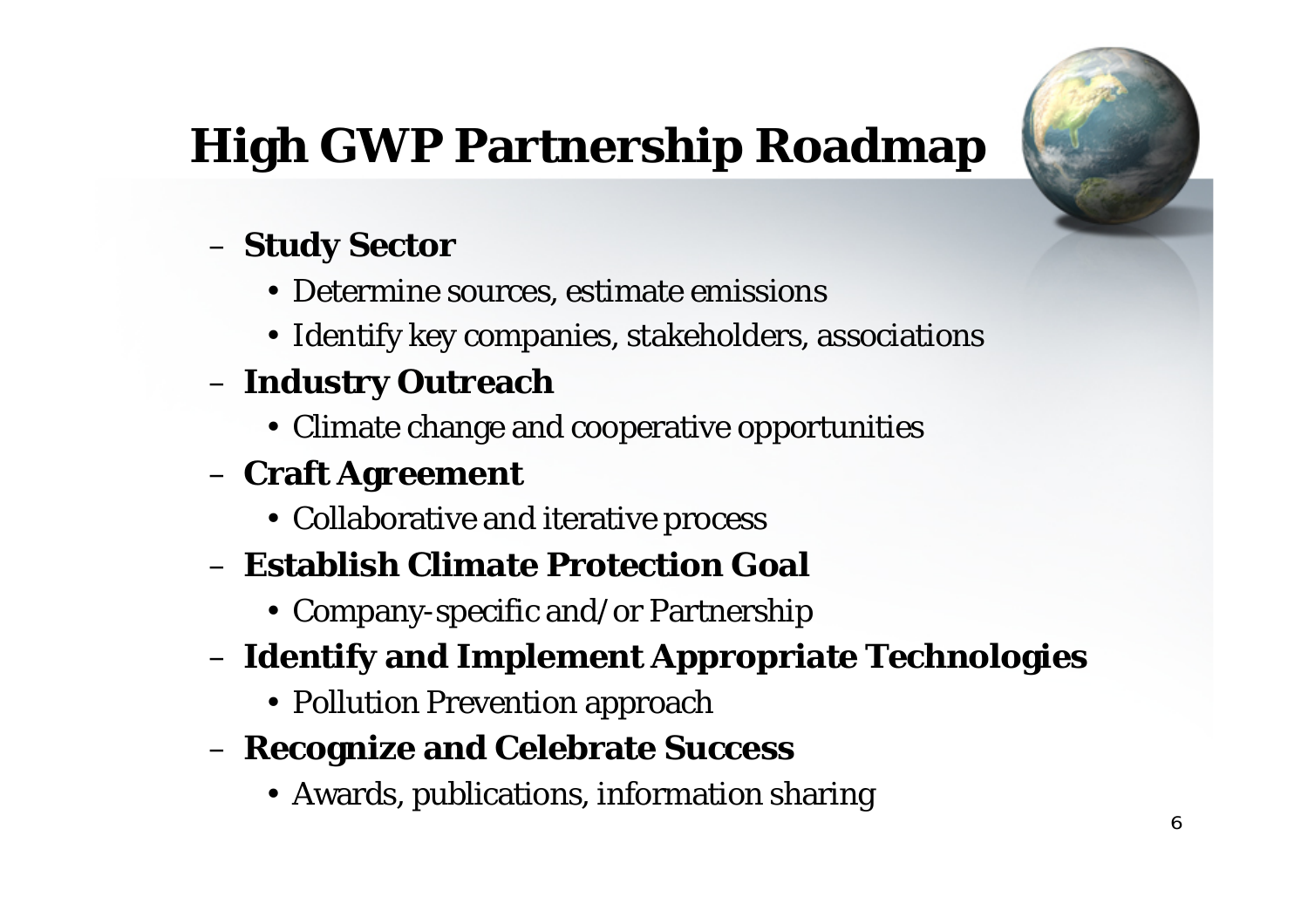# **Voluntary Strategy**

- Use pollution prevention hierarchy
	- – optimization, substitutes, recovery/recycle, abatement
- Joint research and disclosure
	- government and industry identify priorities
- Set technically aggressive goals
	- technical optimism
	- motivate chemical & equipment suppliers
- QA/QC data
	- –real progress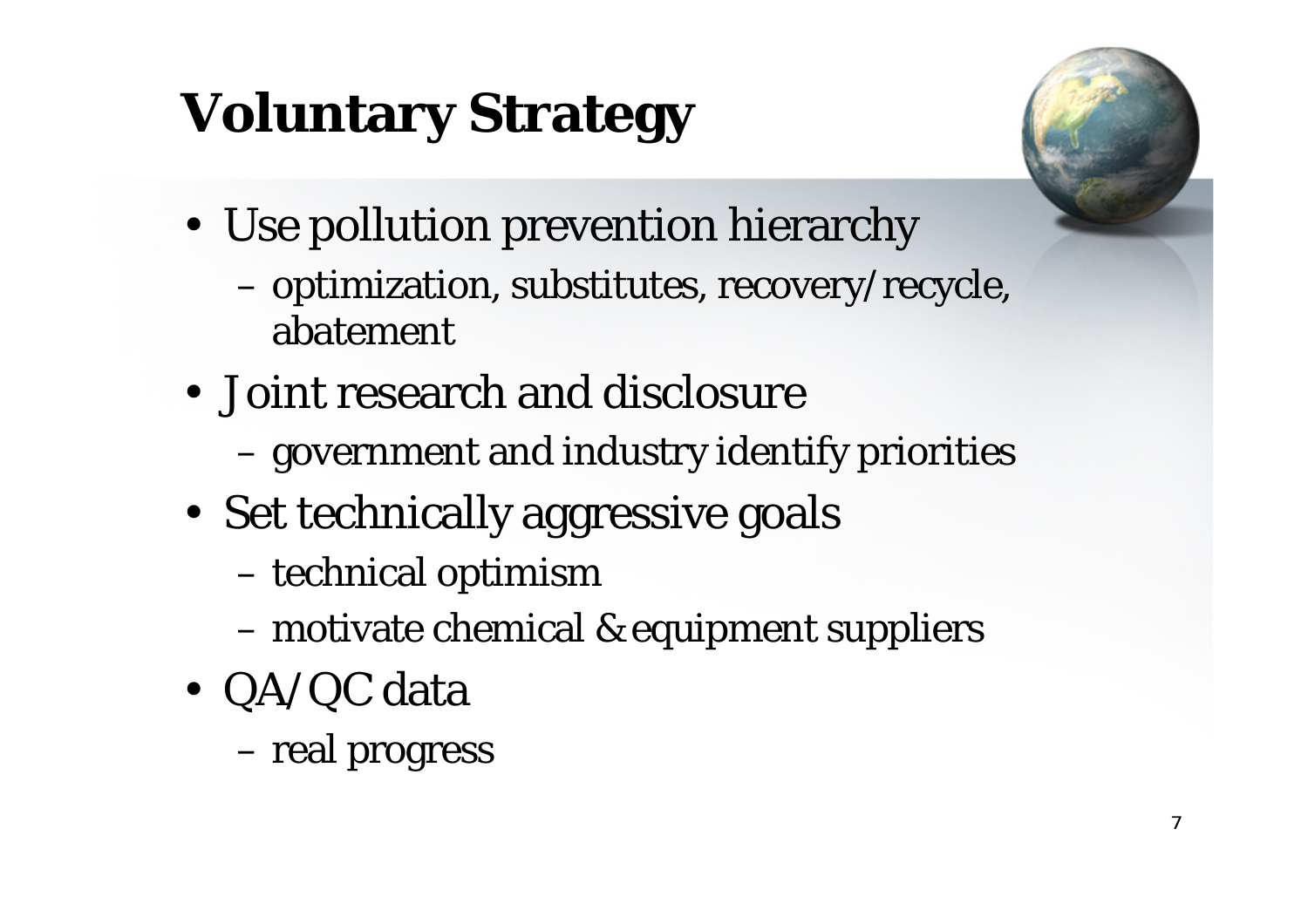# **Memorandum of Understanding**

- Define purpose and scope of partnership
- Identify EPA and partner responsibilities
- Establish emission estimation method
- Common elements but tailored to each sector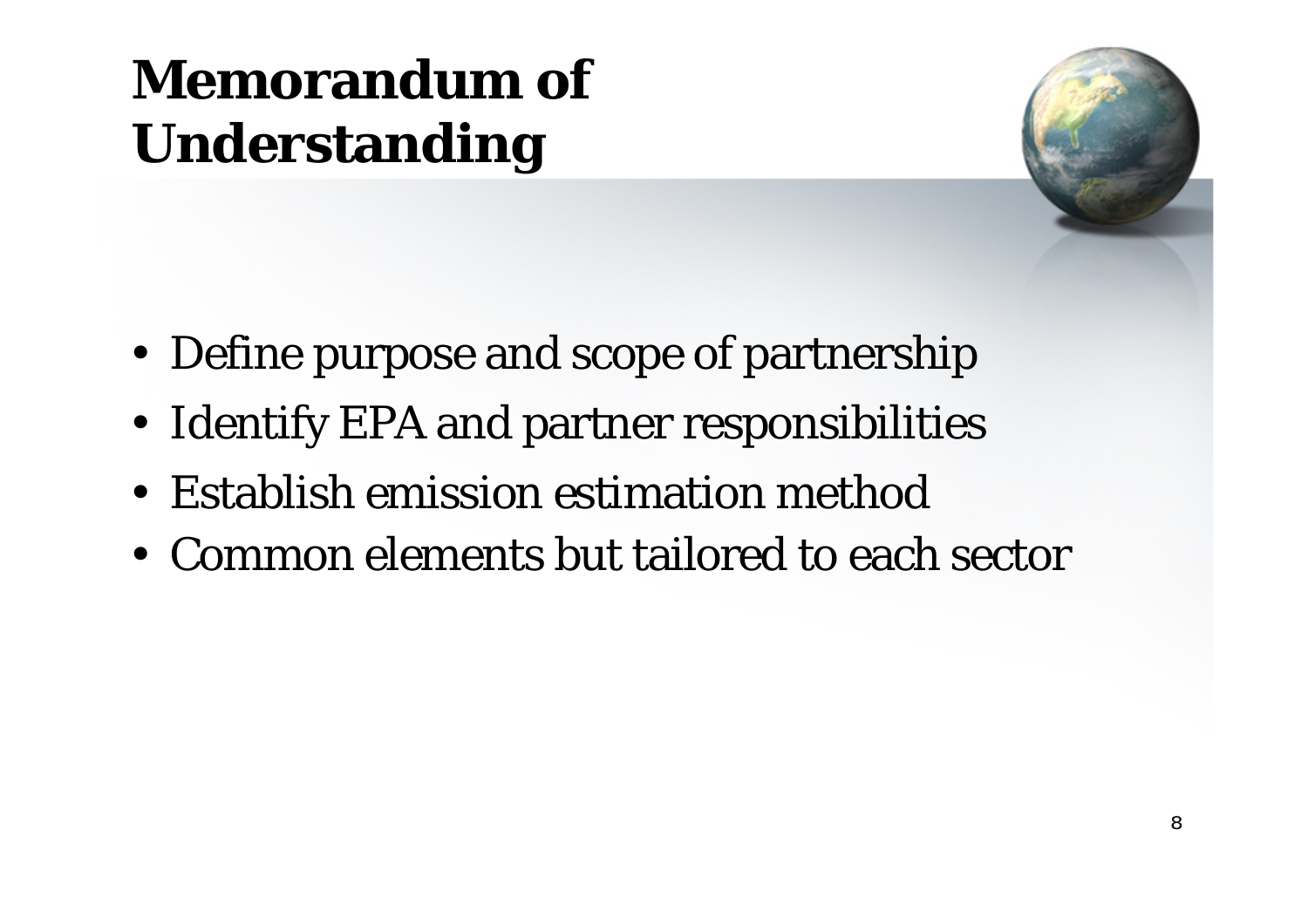## **Voluntary 10 + Years Lessons Learned**

- Voluntary has worked
	- Significant reductions achieved in absence of regulation
- Targets important
	- Motivate and serve as focal point
- Industry leaders essential
	- Individual champions and leader companies save day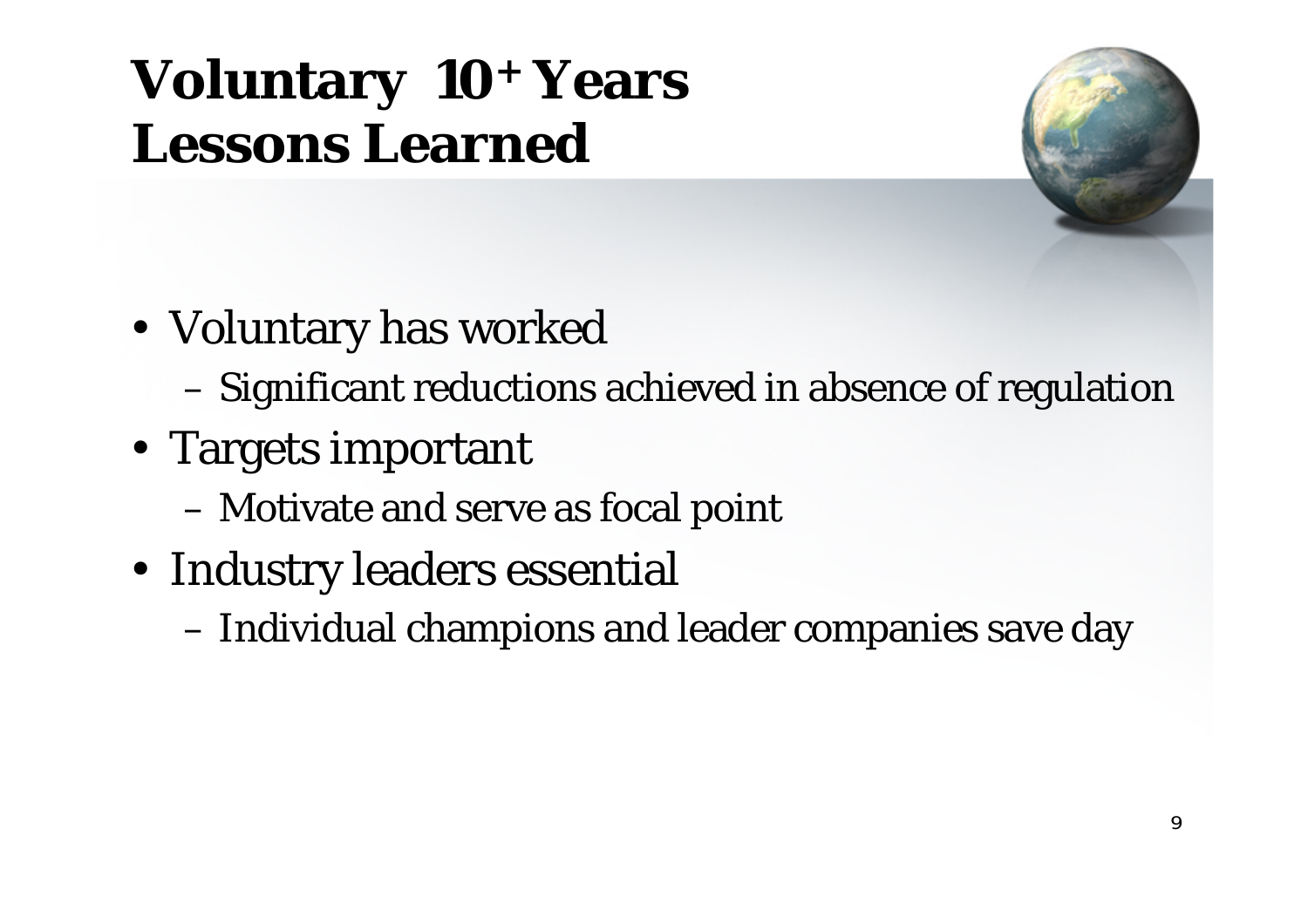## **Emission Reduction Pathways**



- PFCs from Primary Aluminum
	- Process optimization, technology retrofits, automation of AE termination
- HFC-23 from HCFC-22
	- Process optimization, Thermal abatement
- Electric Power Equipment
	- –Best practices, replace old equipment
- Electronics
	- –Abatement, process optimization, more efficient chemicals

Very low emissions technically feasible in all sectors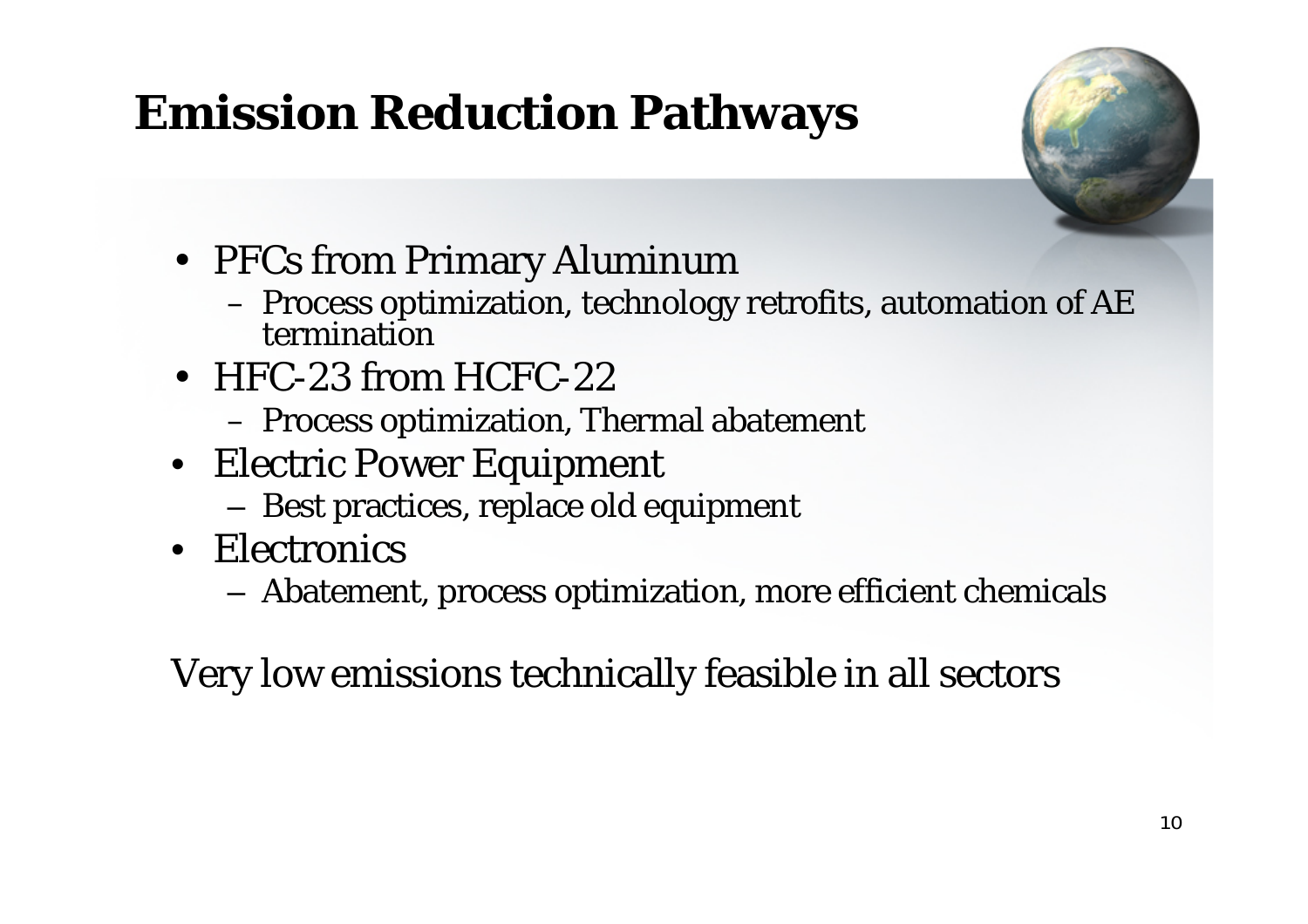### **U.S. High GWP Partnerships (MtCO2eq)**



Avoid BAU growth

- •Significant progress
- •Global leadership
- • More reductions to come:
	- 48.8 MMTCO2 in '08
	- 57.9 MMTCO2 in '10
	- Beyond 2010? Price signal?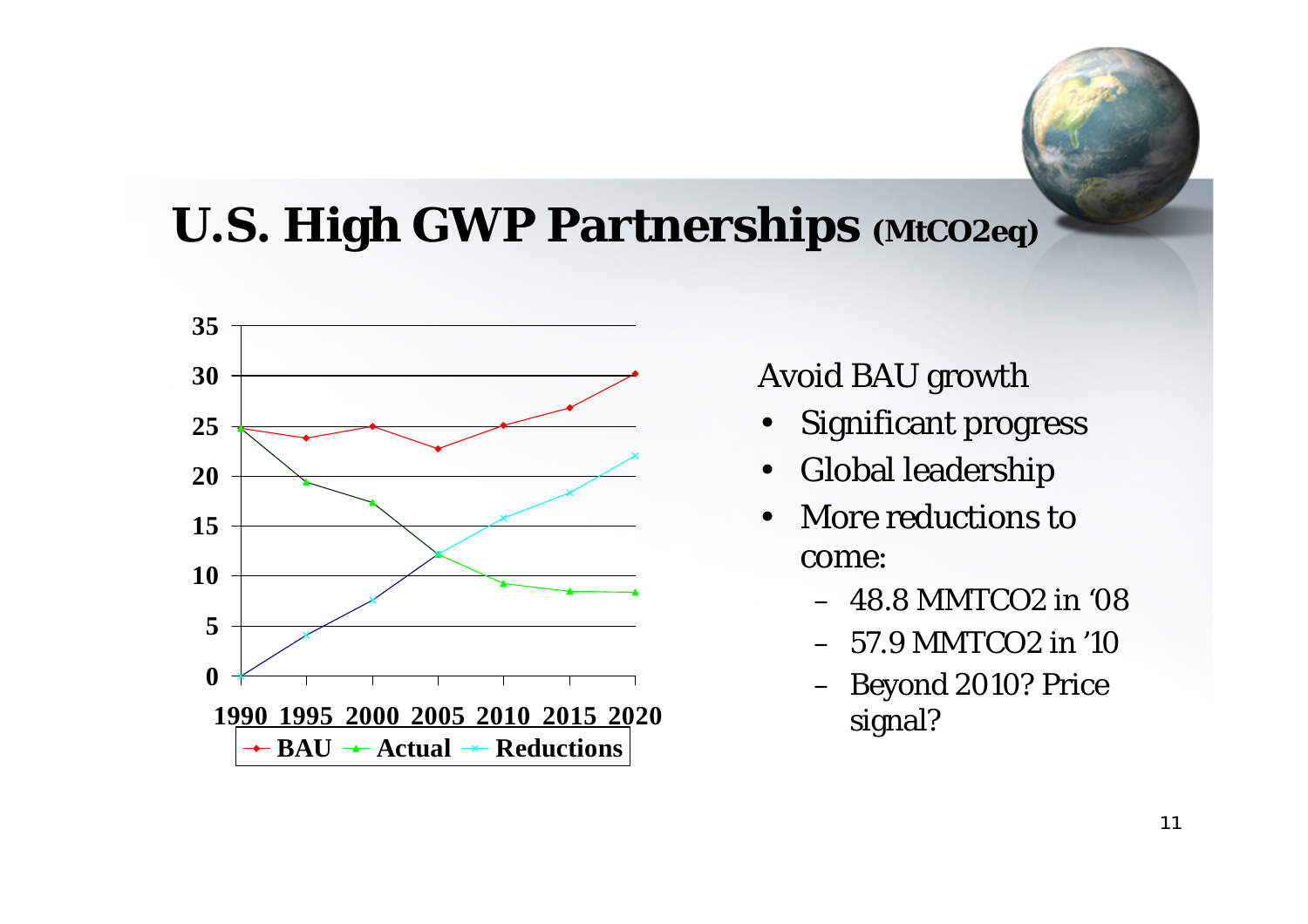#### **Sector Trends: Emissions (MtCeq) AluminumHCFC-22SemiconductorsElectric PowerMagnesium** Source: Actual & CAR 2005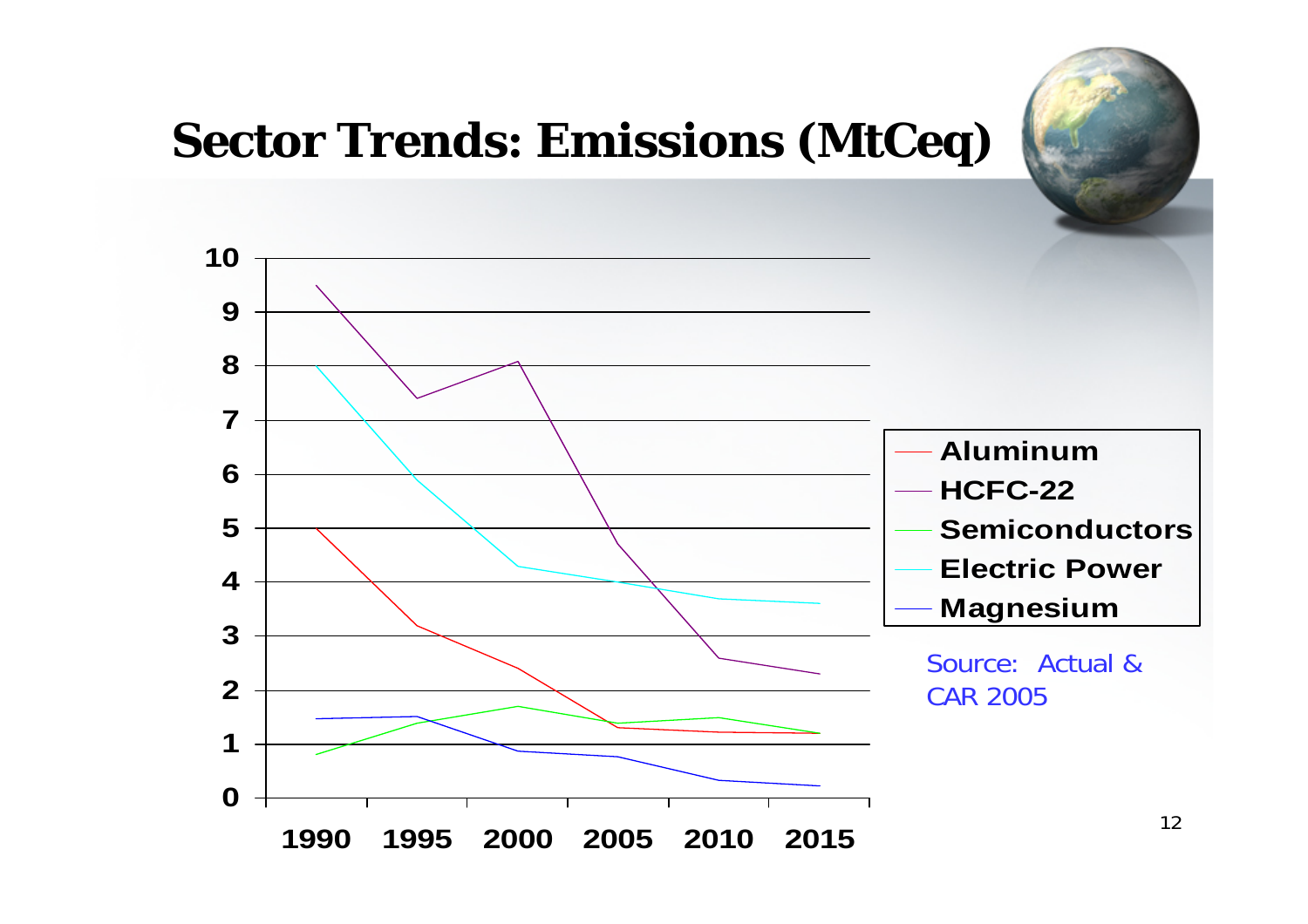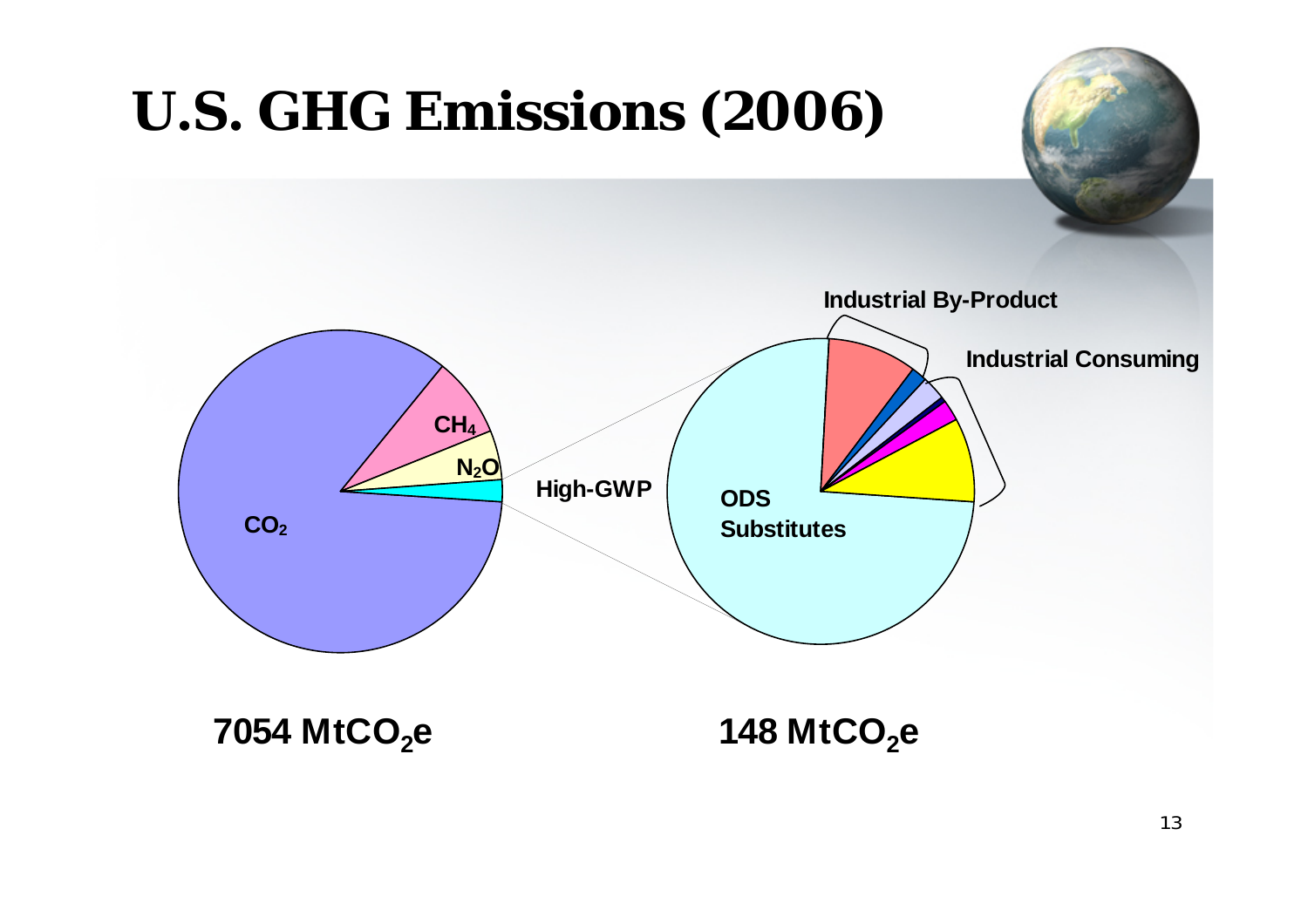# **Sector Trends and Highlights**

- Aluminum
- Electric Power Systems
- Semiconductors
- Magnesium
- HCFC-22 Production

No or very low emissions technically feasible in all sectors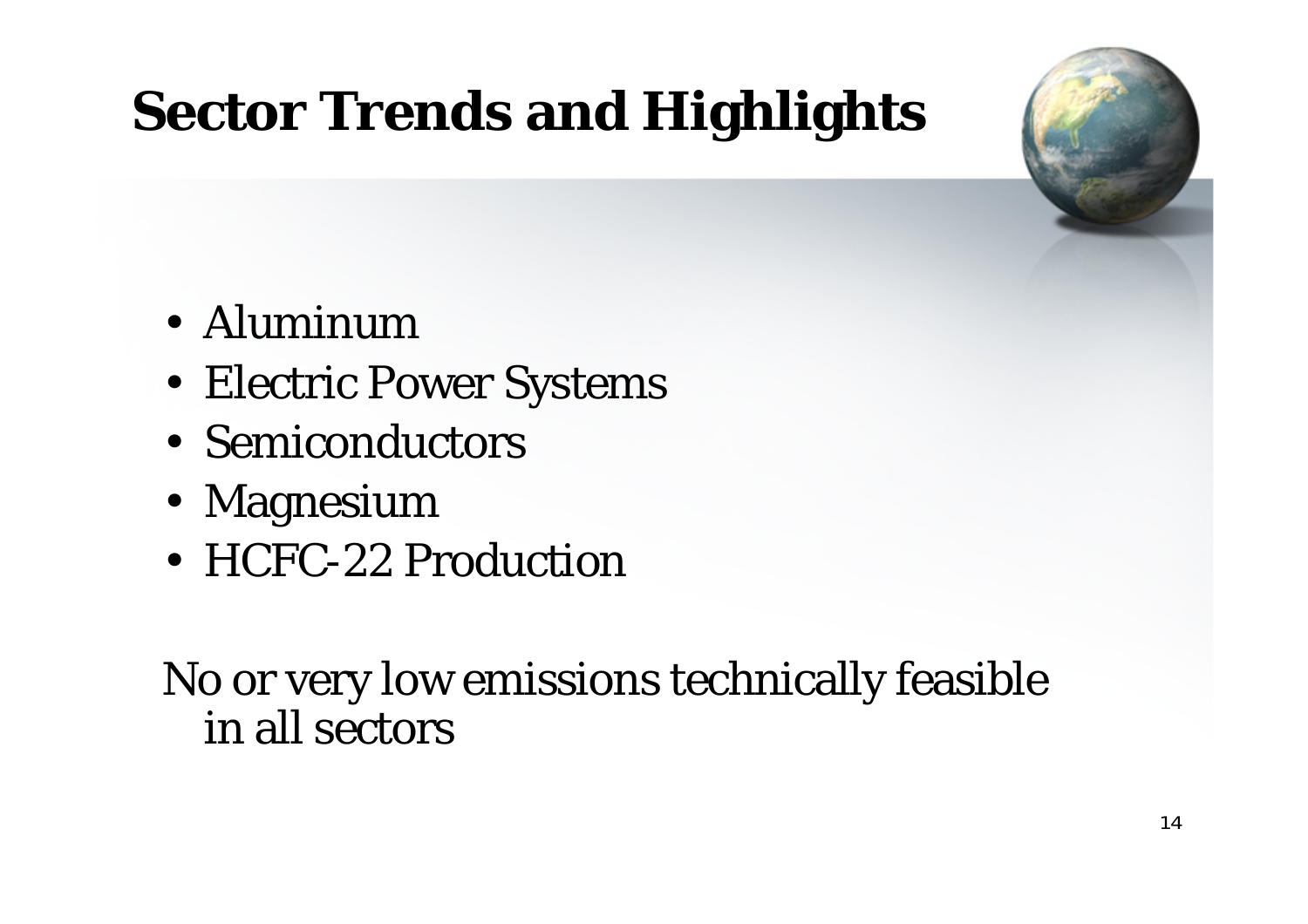# **PFCs from Primary Aluminum**

- Emission reductions
	- Process optimization, technology retrofits, automation of AE termination, training
- 100% Participation by US Industry
	- Pioneered PFC measurements and inventory methods
- Collaboration with International Aluminium Institute
	- EPA/IAI Standard PFC Measurement Protocol
	- Very low AEF demonstrated for all technology types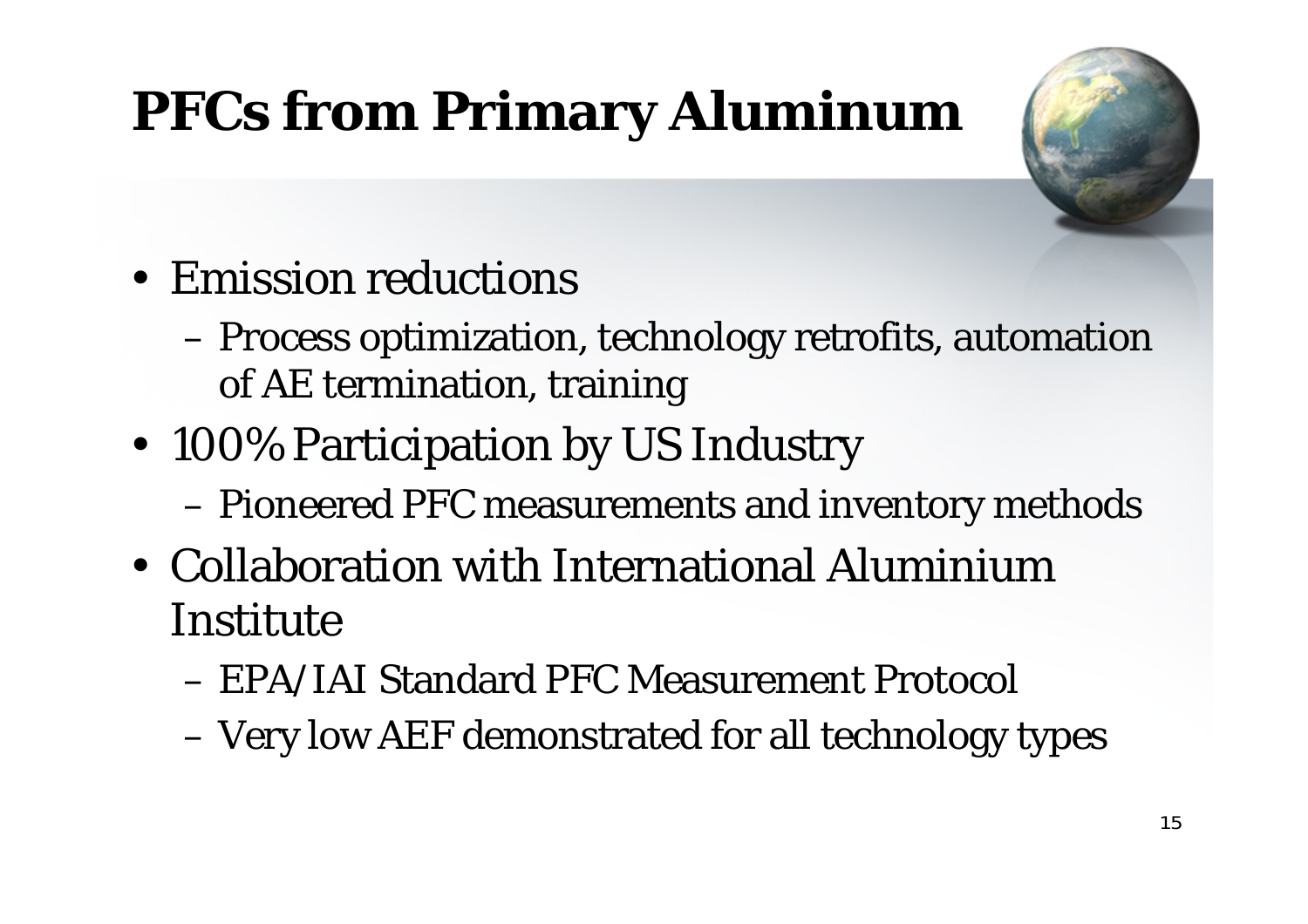## **HFC-23 from HCFC-22**

- By-product emissions
	- Process optimization, Thermal abatement
- 100% Participation by US Industry
- Extensive auditing completed to verify reductions and support inventory methods
- Reduced emissions by 64% from 1990 to 2006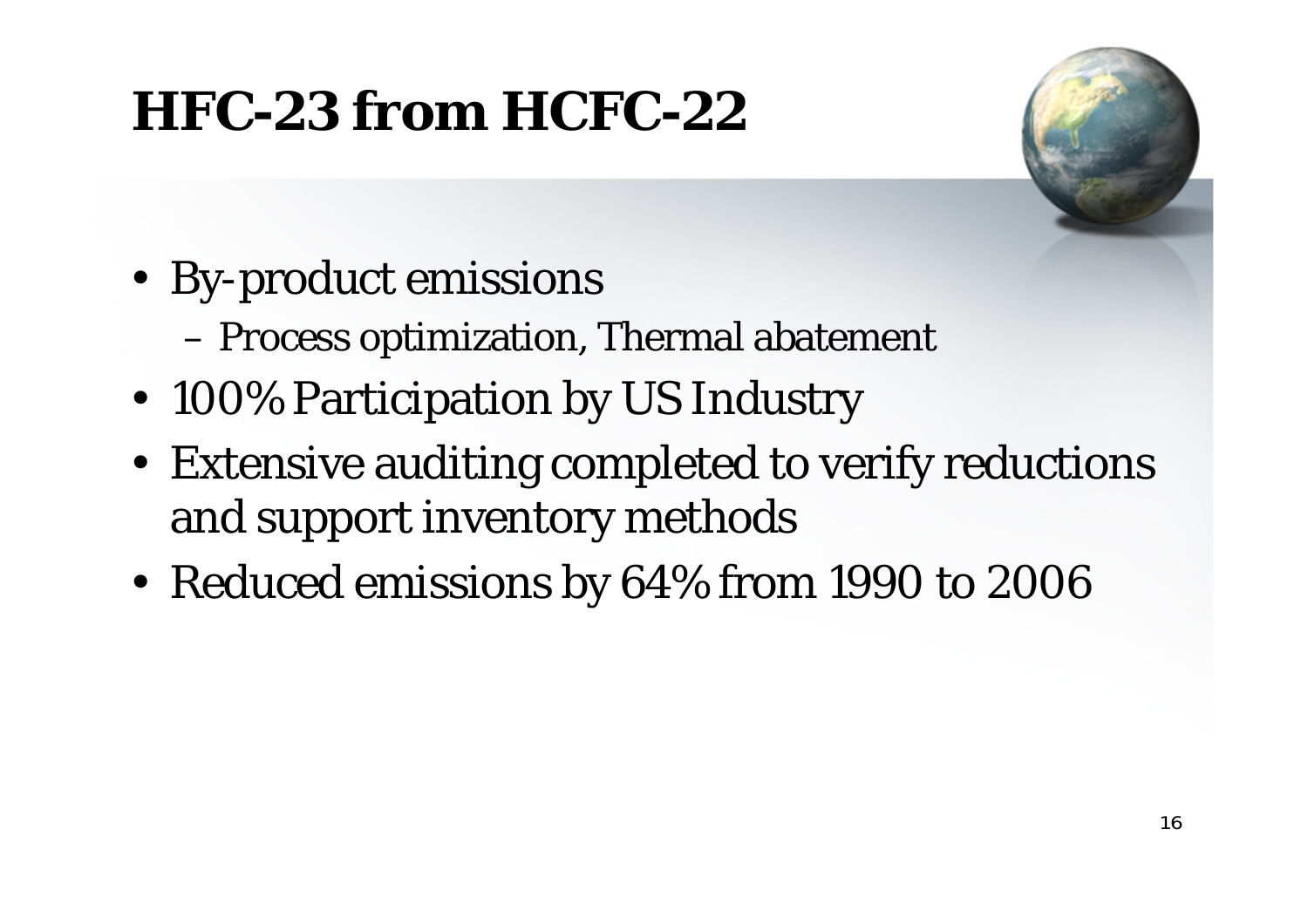# **F-GHGs in Electronics Sector**



- Uses PFCs, NF3, HFCs and SF6
	- Cleaning vapor deposition tools and etchants
	- Different products use different mixes of gases
	- Companies have unique and highly proprietary "recipes"
- Processes "consume" some of the F-GHG
	- What goes in does not come out
	- Different rates for different gases
- Abatement technically feasible but expensive and energy intensive
- US Partnership pioneered use of NF3
	- Significantly higher process efficiency
- Very high grow sectors: semiconductors, FPD, photovoltaic
- US voluntary partnership catalyzed global voluntary emission reduction efforts
	- World Semiconductor Council
	- Flat Panel Display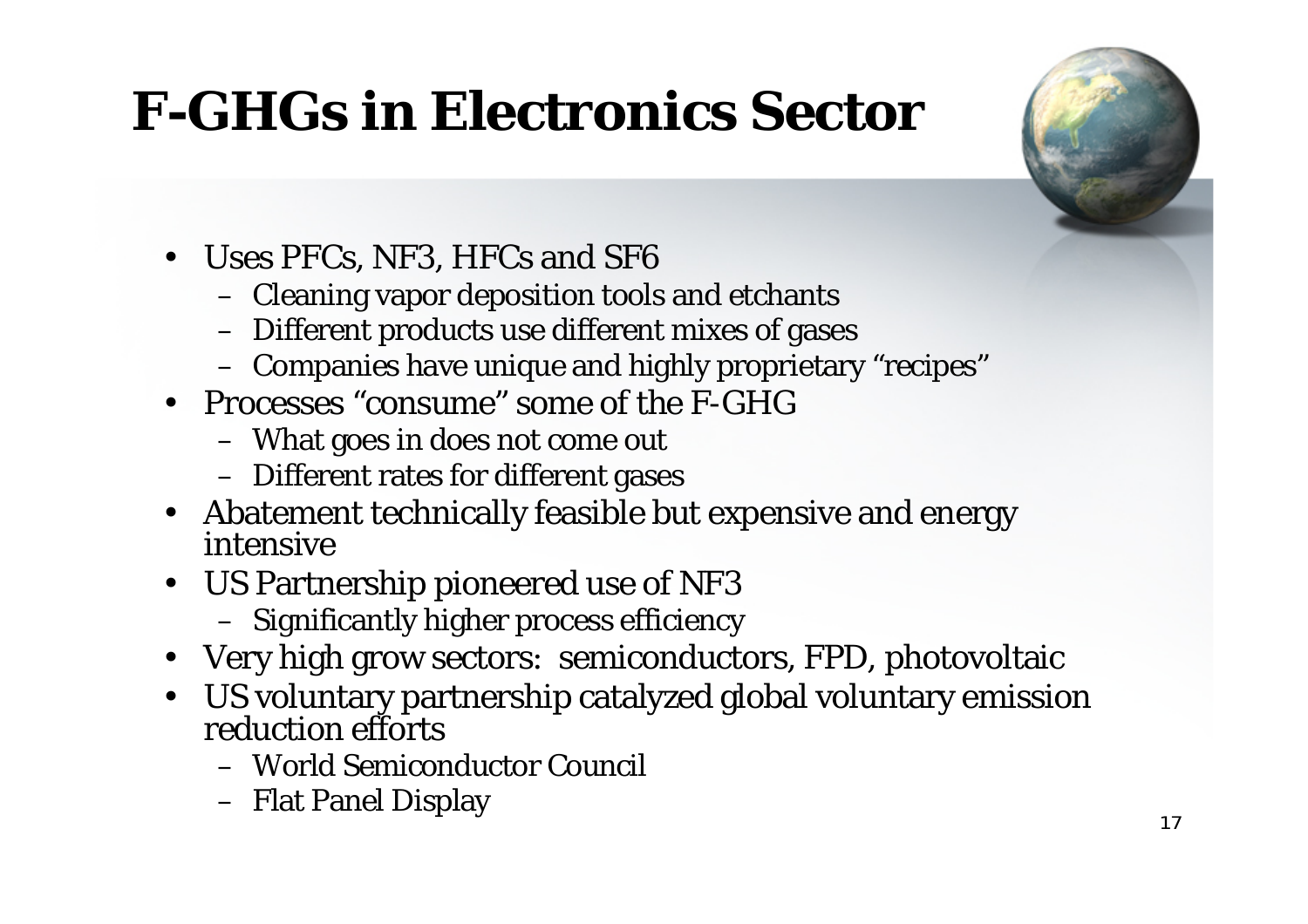# **SF6 in Electric Power Systems**

- High voltage switchgear and gas insulated substations
	- $-\,{\rm SF}_6$  must be used in current grid design
- Knowledge and experience on emission reductions from voluntary program
	- Best practices, accelerated replacement of leaky equipment, recovery/recycling
- US industry has made good progress, can do more especially thru equipment replacement –Annual emissions rate reduced by 2/3 since 1999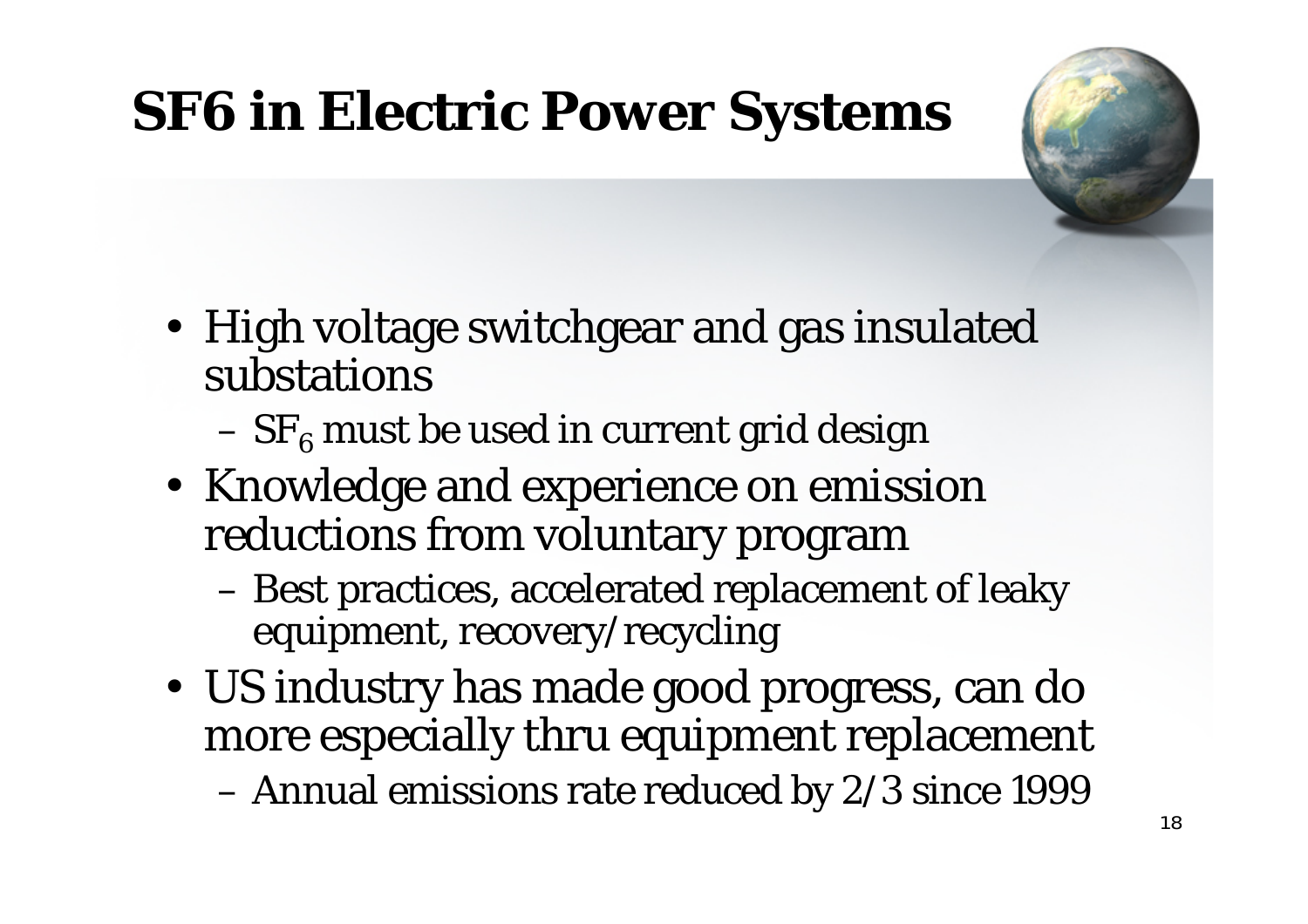# $\mathbf{SF_6}$  in Magnesium Production

- US Partnership goal to eliminate SF6 emissions by end of 2010
	- IMA has followed US lead with same goal
- Substitutes: SO $_2$ , HFC-134a, Novec™
- US Partnership completed numerous melt protection studies on alternative cover gases to document technical feasibility and build confidence in substitutes
- Partnership phase out on schedule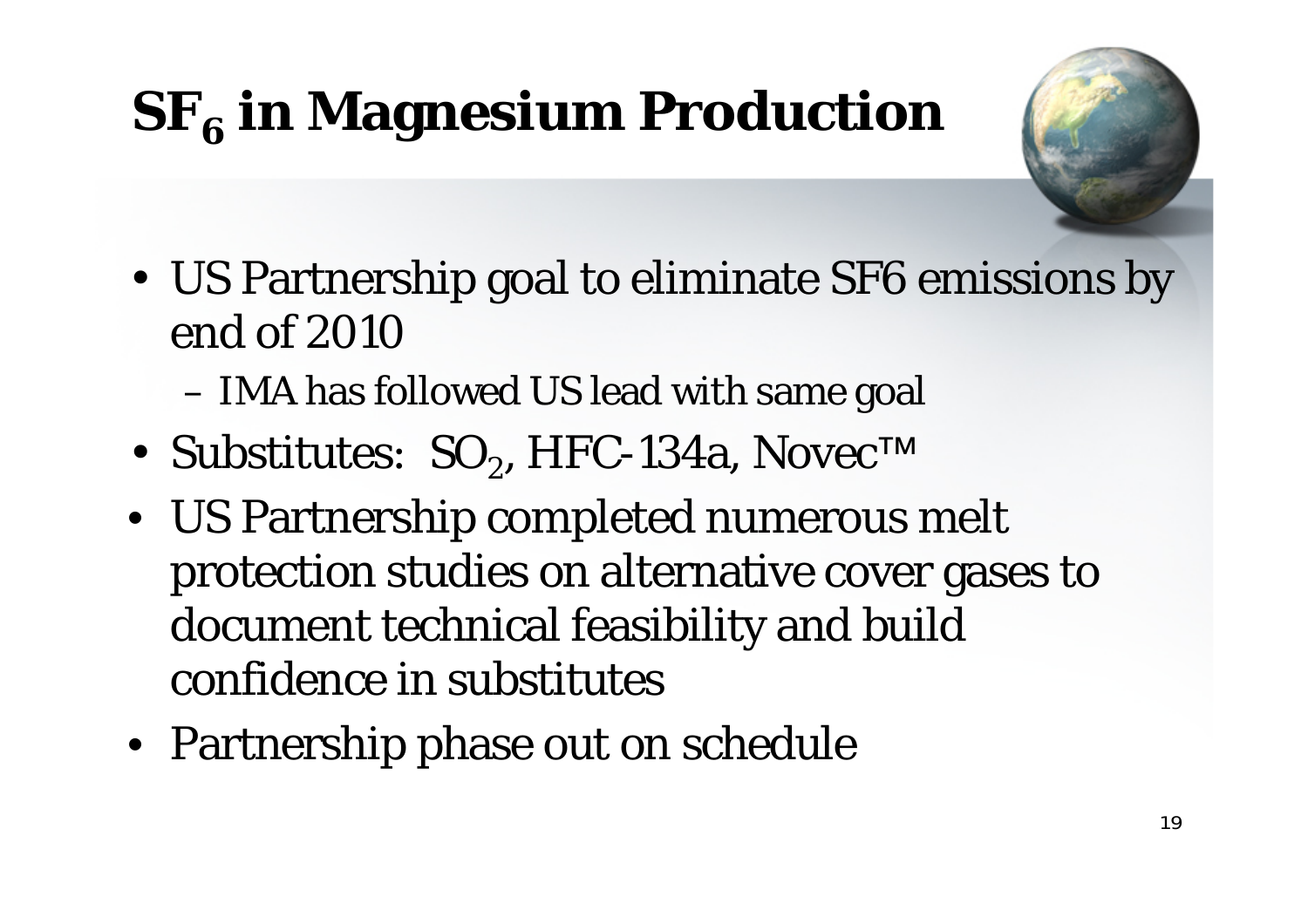### Areas of Voluntary Focus for 2009 and Beyond

- Improve inventory tracking and reporting
	- -High quality data
	- -Methods sound but require well organized, rigorous systems
- **Continue to explore and expand emission mitigation** options
	- -Identify new options, reduce costs
	- -Extremely long atmospheric lifetimes
- - Encourage sector-wide strategies and information sharing
	- Domestic and International
	- - Complementary programs such as Asia Pacific Partnership Clean Development and Climate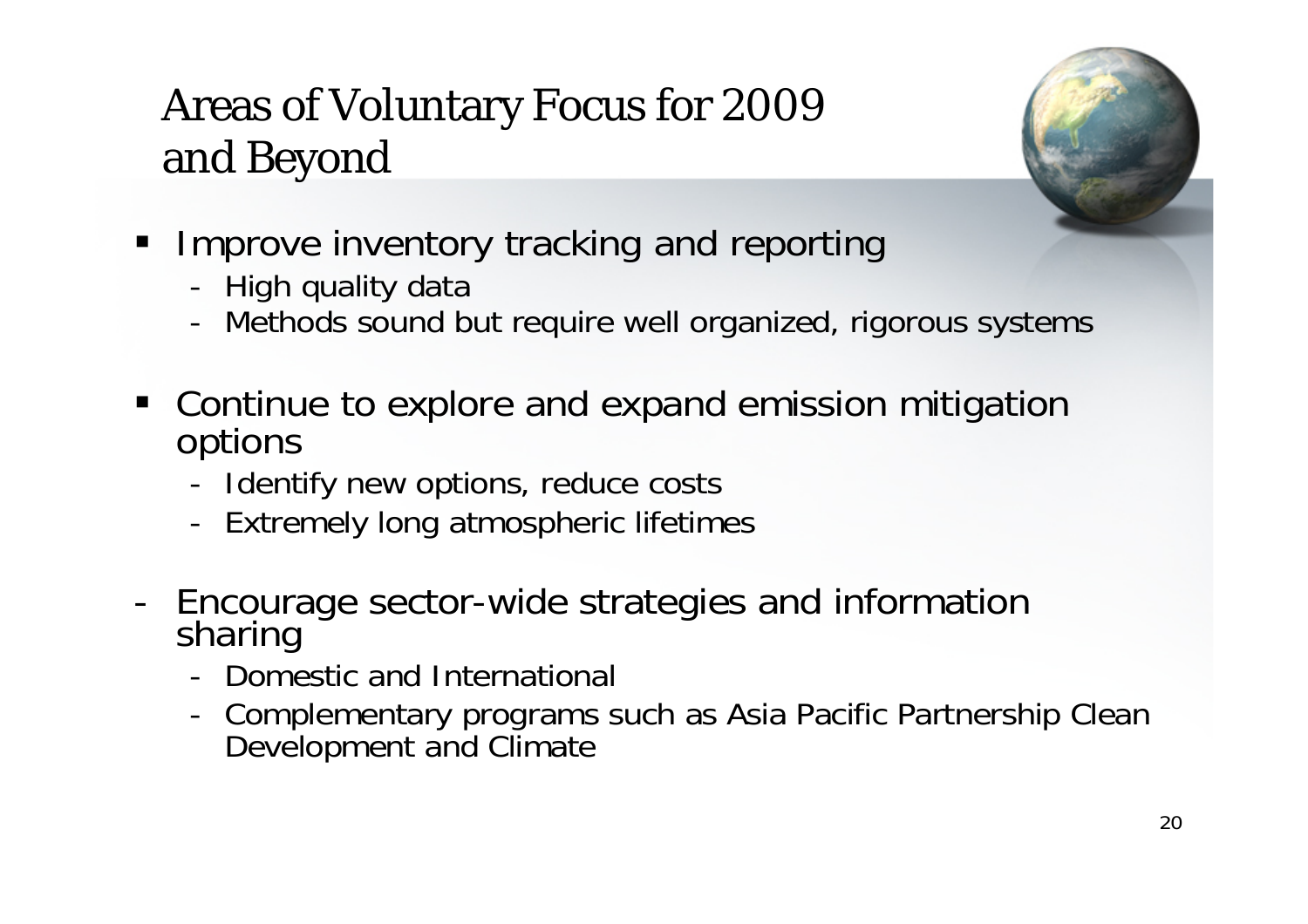# **US Policy Developments**

- EPA GHG Mandatory Reporting Rule
- EPA Endangerment Finding
- Congressional Activity HR2454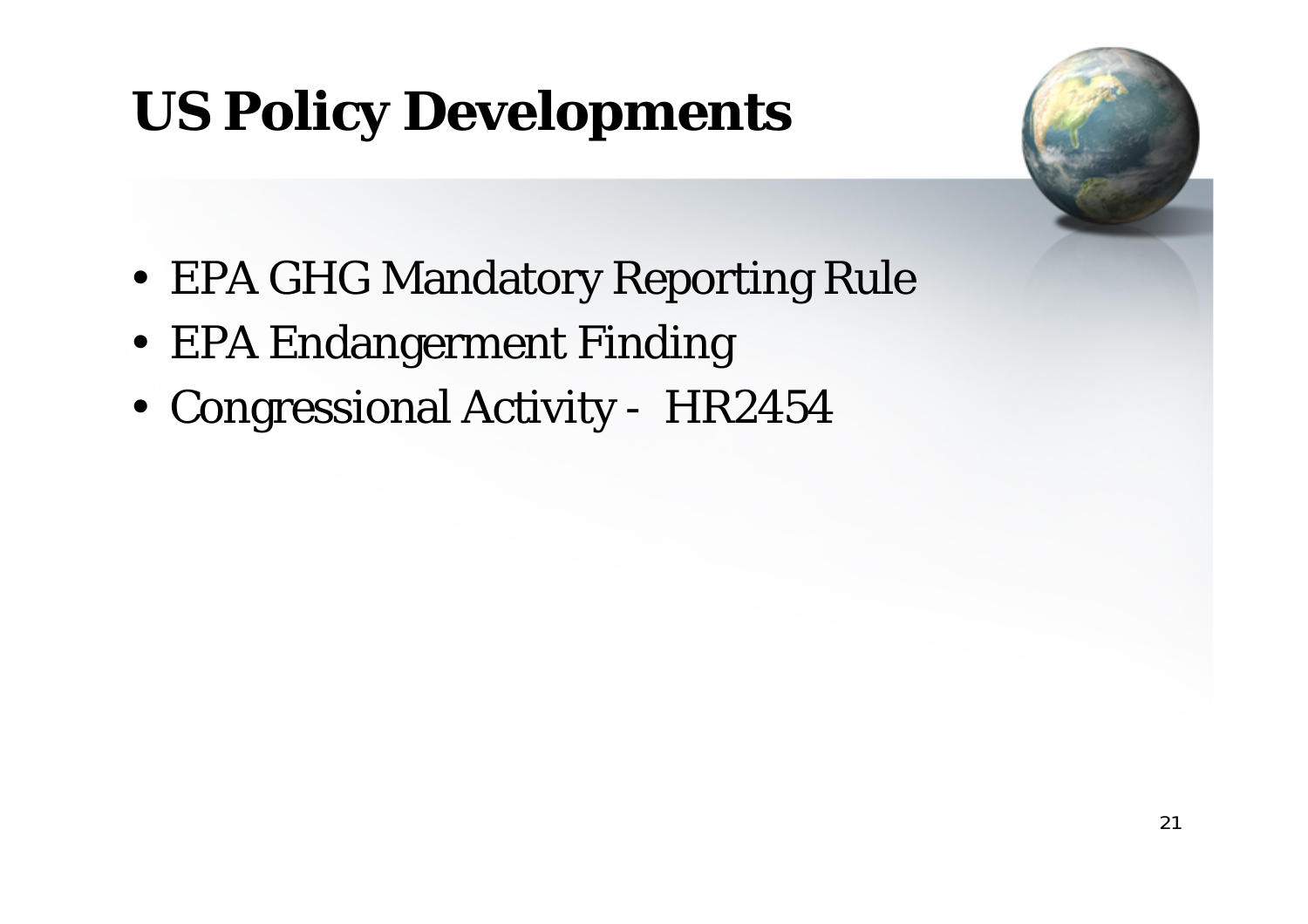## **Conclusions – Moving Forward**



### • **Change is underway**

- A lot of policy uncertainty, but strong focus on tackling climate change
- **F-GHG reductions are an important part of the climate protection**
	- Most potent greenhouse gases
	- Avoid irreversible impacts on climate
- Opportunity to act now
	- Technically feasible, cost-effective reductions available now
	- Minimize cost impacts of any future regulatory regime
- Full spectrum of policies and measures being considered Using Partnerships to prepare for the future